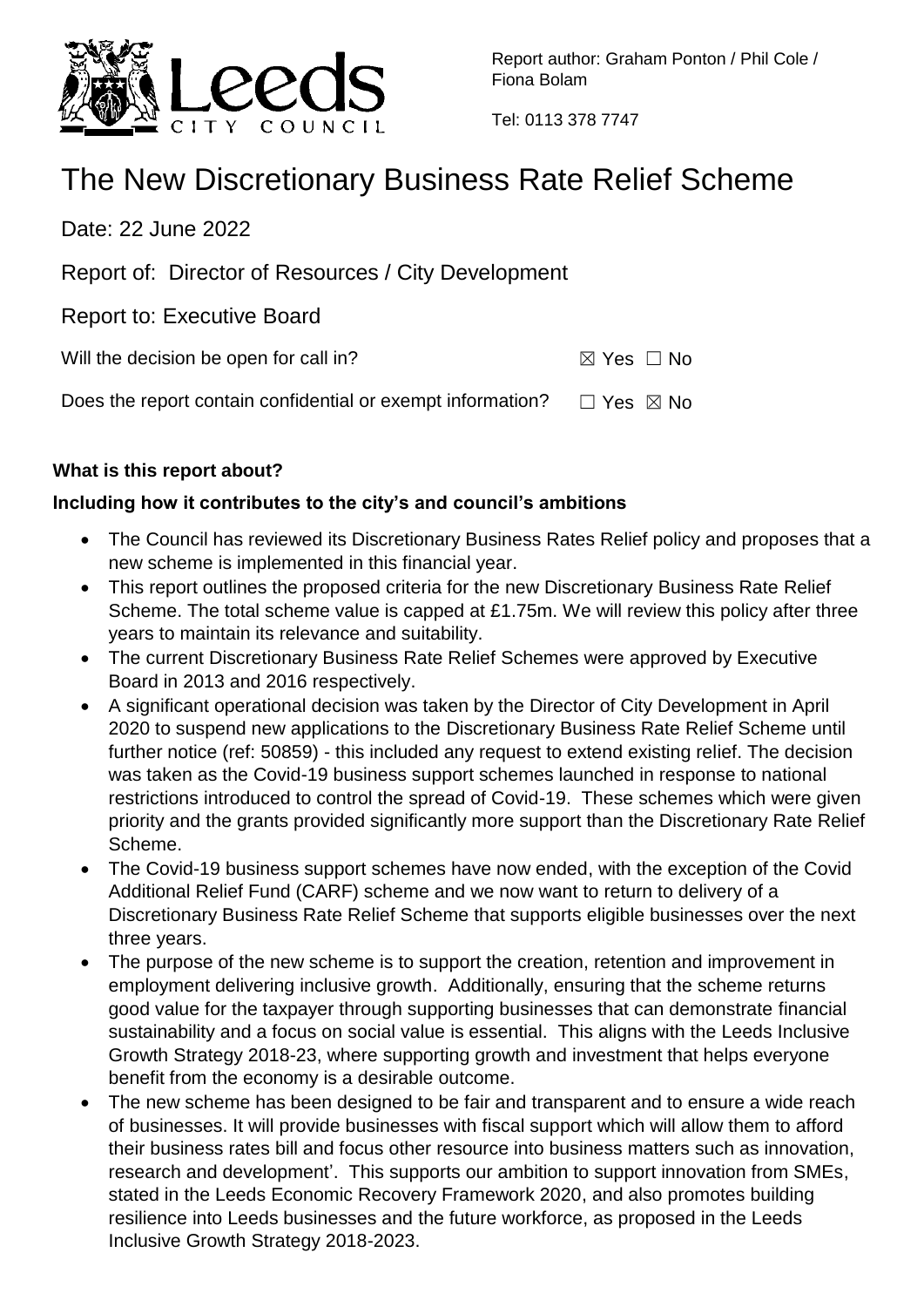- The Executive Board approved the previous ['Extension of Discretionary Business Rate](https://democracy.leeds.gov.uk/documents/s93329/Discretionary%20Businesss%20Rate%20Relief%20report%20150413.pdf)  [Relief Scheme'](https://democracy.leeds.gov.uk/documents/s93329/Discretionary%20Businesss%20Rate%20Relief%20report%20150413.pdf) in April 2013 that allocated resource of £1m to cover relief for civic enterprises, young businesses and inward investment. Executive Board also approved the ['Review of Discretionary Business Rate Relief Scheme'](https://democracy.leeds.gov.uk/documents/s147206/Discretionary%20Business%20Rates%20Releif%20090616.pdf) in June 2016 which added relief for job retention, shared workspace and strategic relocation to the scheme that raised the allocated resource to £1.75m.
- The proposed scheme value remains capped at a total of £1.75m of local discounts to businesses against their non-domestic rates bills – which is at a cost of £875K to Leeds City Council based at the 50% retention of rates. This value is demonstrated as sufficient from previous years relief awarded and expectations of relief sought under this scheme.
- The criteria for successful application and the conditions for awarding relief have changed significantly with this proposal, with a greater focus on supporting businesses that provide social value and provide good value to the tax-payer. The sector-focussed approach from the previous scheme has been refocussed on providing support for social enterprises, young businesses and those businesses with a social and civic purpose that aligns with delivering inclusive growth.
- Relief will be capped at 50% of the annual non-domestic rates bill up to a maximum relief of £15K per annum for up to three years unless in exceptional circumstances. This ensures that the proposed £1.75m budget is sufficient to meet anticipated demand and enables the Council to design a scheme which will not place any significant burdens on potential applicants. Inward Investment relief will be processed and awarded as exceptional relief as it has been since April 2020.
- The new Discretionary Business Rates Relief scheme will be open for applications from September 2022 with applications being received via an online application process. The scheme will be promoted through appropriate channels to potential applicants.

#### **Recommendations**

- a) Executive Board is recommended to approve the policy for the new Discretionary Business Rate Relief Scheme.
- b) Executive Board is recommended to delegate the decision to award discretionary business rate relief to the Director of City Development and any minor alterations to the approved scheme.

## **Why is the proposal being put forward?**

- 1 The lasting effects of the Covid-19 pandemic, leaving the EU and more recently the war in Ukraine are changing the needs of business and creating uncertain economic conditions for businesses. With the exception of the Covid Additional Relief Fund (CARF) scheme, the Covid-19 business support schemes have ended and so it is now the right time to review and renew the Discretionary Business Rate Relief Scheme so that it is fit for purpose in the current climate.
- 2 The previous scheme and how it was processed is no longer sufficient to cater for the current needs of businesses and are out of date. Research of other local authority discretionary schemes has highlighted a need to renew not only the criteria, but how we process applications for relief on this scheme.
- 3 Discretionary business rates relief provides a mechanism by which we can financially support our businesses in a transparent way in line with national government guidelines. Rates relief should not be seen as a cost but rather as an opportunity for investment in our business stock. By supporting firms to scale-up, or to grow or maintain their investment in Leeds we are helping to sustain and expand the business rates base of the city, and thus the future income of the Council. Rates relief is an important part of the Council's offer in seeking to back innovators and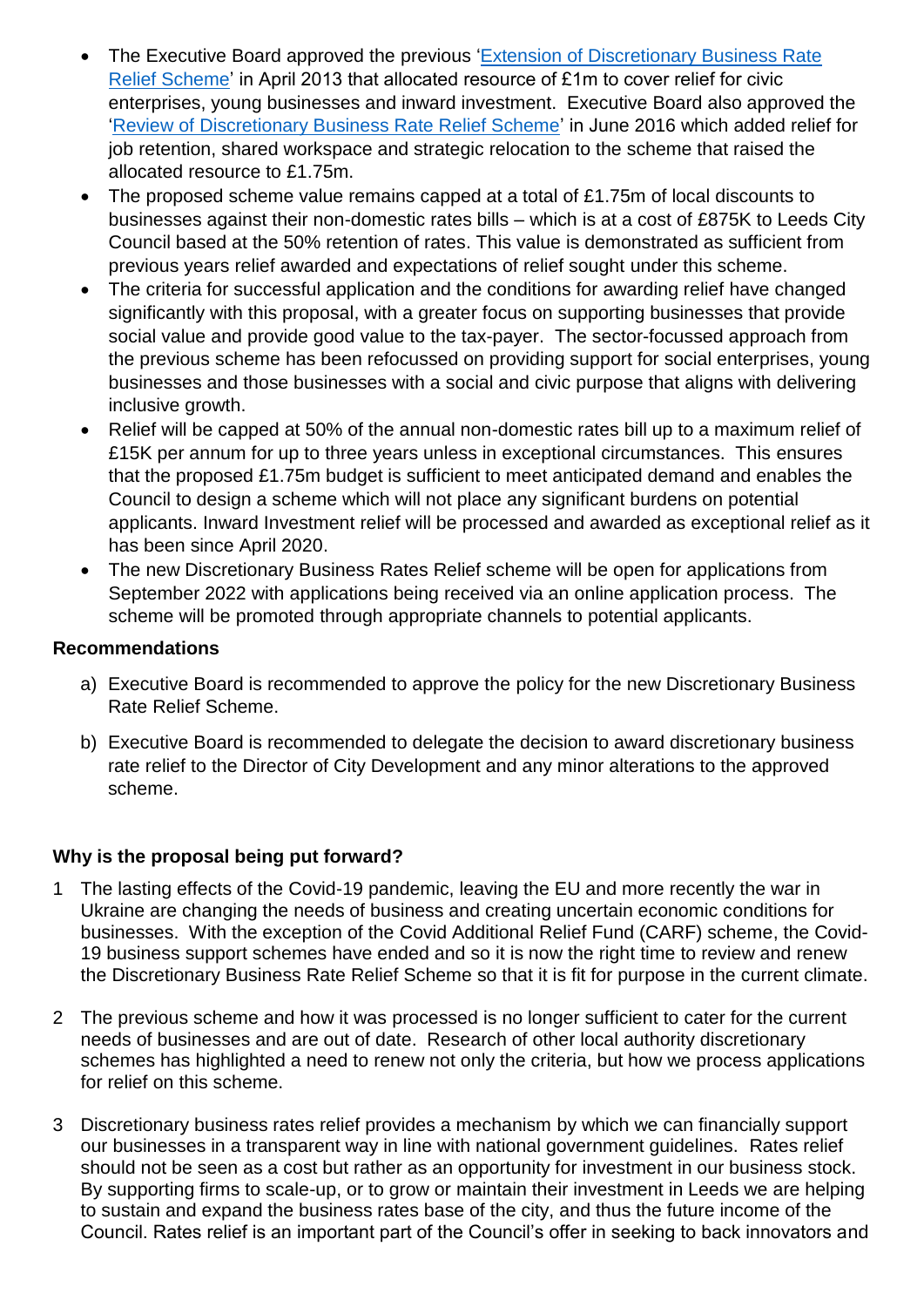entrepreneurs as outlined in the Leeds Inclusive Growth Strategy and the Leeds Economic Recovery Framework.

- 4 Additionally, it is a policy to aid in securing inward investment and to intervene and assist firms to stay in Leeds when they face the risk of job redundancies, closure or relocation elsewhere. Financial support in the form of Business Rates Relief is the support most often requested by external partners. It provides us with a cost-effective mechanism to support businesses and offers good value with 50% of the relief costs met by central government. By providing support linked to the occupation of business premises the Council is providing a mechanism to support future business growth, help to support occupancy rates in Leeds and help to grow the Business Rates tax base by supporting in the longer term the financing of local government services.
- 5 Although the relief is discretionary there is a statutory obligation to ensure that decisions are made in a consistent manner and failure to do so could result in a legal challenge. This proposal offers a framework to administer the scheme in a fair, transparent and consistent manner that is in line with our strategic decision-making process.
- 6 In [April 2013](https://democracy.leeds.gov.uk/documents/s93329/Discretionary%20Businesss%20Rate%20Relief%20report%20150413.pdf) Executive Board approved the recommendation to allow a discretionary local discount rates relief scheme that incorporated support for civic enterprises, young businesses in our economic growth sectors, commercial listed buildings not in use and significant business relocations to Leeds. This scheme was then reviewed in [June 2016](https://democracy.leeds.gov.uk/documents/s147206/Discretionary%20Business%20Rates%20Releif%20090616.pdf) and Executive Board approved the extension of this scheme to include employment safeguarding, strategic relocations and shared workspace. These additions were based on the changes in the business operating environment and demographic make-up, with the city having experienced severe floods that left many businesses with a need to relocate and a need for affordable and flexible working spaces.
- 7 The purpose of the new scheme is to support Business retention and growth to help to grow our economy in line with the inclusive growth strategy. With private sector employment in Leeds dropping from 391K to 379K between 2019 and pre-pandemic 2020 (BRES 2021) and unemployment in Leeds rising from 4.1% to 5.5% between January 2021 and December 2021 (APS, 2022) there is a clear need to safeguard employment when jobs are at risk. Productivity in the city has flatlined at around £55K GVA per filled job (2018-2019, ONS) which calls for a need to retain good jobs in the city.
- 8 In this new scheme we will focus our support on young businesses, social enterprises and businesses with a social or civic purpose.
- 9 In reviewing the scheme criteria as outlined from paragraph 10 below, consideration has been given to the current and future business needs based in the current environment of recovery from the Covid-19 pandemic, the changes brought about by withdrawal from the EU and the war in Ukraine. We are going through a major economic reset and there is now a need more than ever to align the new criteria with the objectives of the Leeds Inclusive Growth Strategy, the Leeds Economic Recovery Framework and our Zero Carbon ambitions too.
- 10 This proposed scheme will provide businesses with fiscal support which will allow them to not only afford their business rates bill, but also focus other resource into business matters such as innovation, research and development and ancillary services.
- 11 Additionally, we are ensuring that this proposed scheme returns good value for the taxpayer through supporting businesses that can demonstrate future sustainability and a focus on creating benefits for society and civic purposes.
- 12 We aim to make the process transparent and easier to navigate with clear, uncomplicated criteria with a streamlined process for application and appraisal.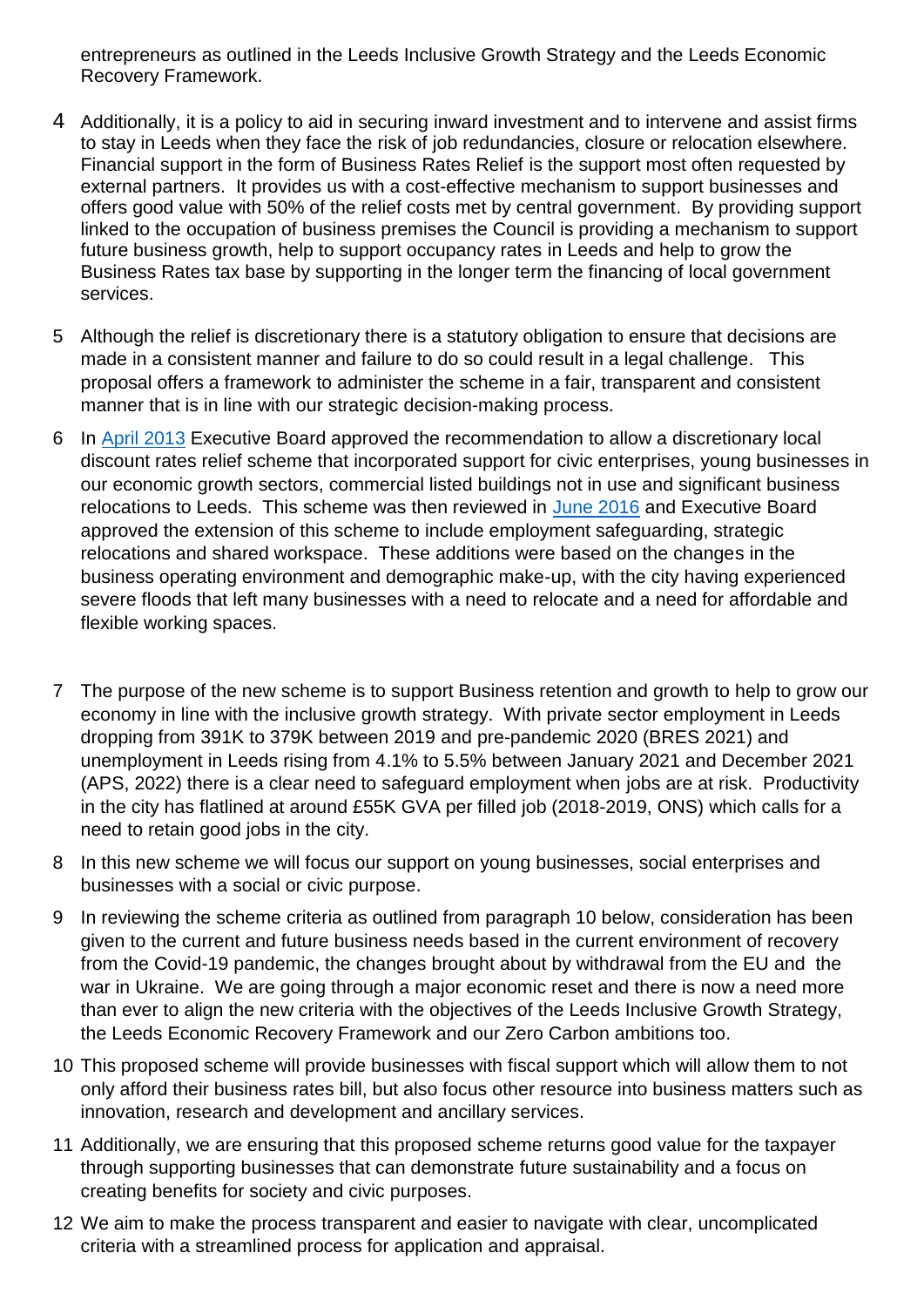13 We will develop an online application process which will allow access for all businesses so they can apply with greater ease.

# *CRITERIA*

- 14 This section outlines the proposed new criteria for the scheme. Justification for each of these is provided, and where necessary explanation is provided against the change from the previous scheme. A summary of the new criteria is provided before the explanatory descriptions further below:
	- a. Inward Investment relief will be given through Exceptional Circumstances (option to split the funding stream creating a separate fund.)
	- b. National chains and multi-national companies already present in Leeds will not be supported on this scheme.
	- c. For 2022/23 there will not be any local discount relief for businesses in the Retail, Hospitality and Leisure (RHL) sectors as they are supported by national government schemes. For 2023/24 onwards, RHL sector relief will be possible in accordance with main criteria.
	- d. We will prioritise applications from businesses occupying premises with a rateable value (RV) between £15K and £51K. Given the maximum proposed relief available it is our experience that this will have the greatest impact on premises which are just above the statutory Small Business Rate Relief threshold of £15K.
	- e. We will focus our support on young business, social enterprises and businesses with a social / civic purpose. Charities are already supported by a statutory relief scheme.
	- f. Applicants from businesses with a social /civic purpose will need to demonstrate that their work creates wider benefits for society and civic matters.
	- g. Applicants must demonstrate that they are moving towards a position of financial sustainability for the years following their application.

## *a) Inward Investment relief will be given through Exceptional Circumstances (option to split the funding stream creating a separate fund.)*

i.Providing Business Rate relief is a common tool used to support inward investment.

- ii.Over the past few years we have welcomed many major organisations to the city, including Channel 4, Utterberry and Labcorp (was Covance), who have all enquired about business rate relief in their enquiries into locating in the city.
- iii.The average value of annual support per organisation for inward investment was circa £42K. The cumulative value of a multiple of these awards would diminish the available relief of £1.75m very quickly and in an unbalanced way that would not represent fairness.
- iv.Following the discretionary business rates scheme being suspended in April 2020, approval for relief for inward investment cases has been actioned in exceptional circumstances and through the appropriate delegated decision framework to the Chief Officer Financial Services This has proved to be efficient and successful in administration.
- v.Where timescale and confidentiality allow, Inward Investment rate relief requests will be steered to the online application portal where they can provide sufficient information that can be used for compiling the necessary Delegated Decision Notice or Report.
- vi.This method is both actionable efficiently and reportable quickly. Cases and justification for support can be transparent and published accordingly – and as such highlighted where a case study is required.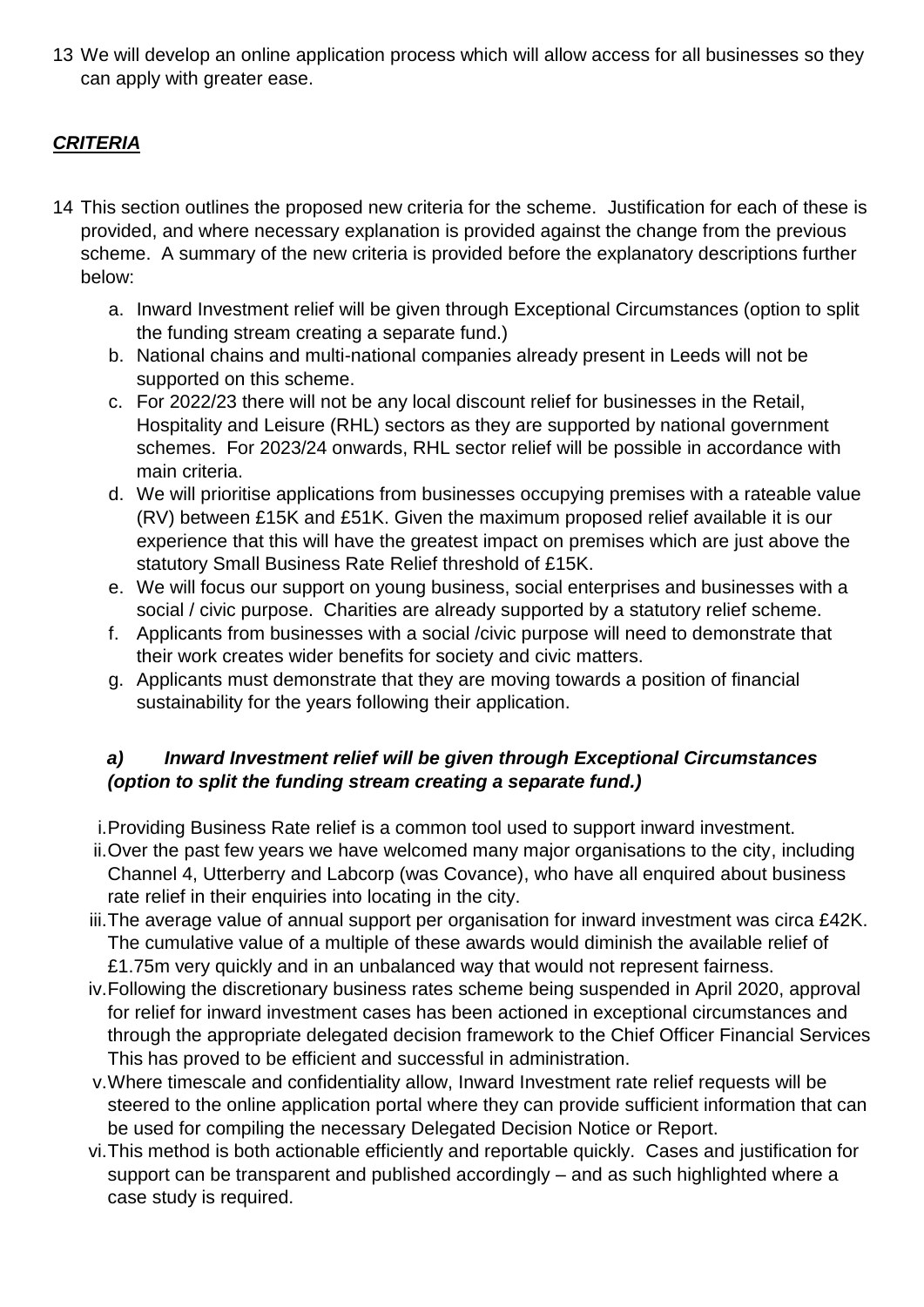- vii.It is noted that whilst discretionary business rate relief should not be used as a tool to deliver or negotiate inward investment, its position in business support remains valid in inward investment enquiries, as does the rest of the criteria and can be applied as such.
- viii.This pathway includes major businesses that are looking to set up in the city as retailers who previously have not had a presence here.

## *b) National chains and multi-national companies already present in Leeds will not be supported on this scheme.*

- i.National chains and multi-national companies that are seeking to add additional units into Leeds are likely to be in quite a strong financial position and able to maintain payment of their business rates bills, which would have been considered as part of their investment. If they would be new to the region then the inward investment exceptional circumstance relief could be considered as a route for support on a bespoke basis.
- ii.Where there is significant risk of substantial job losses from a national chain / multi-national company that are already present in the city, then this can be dealt with in a similar method to inward investment as exceptional relief on a case-by-case basis.

#### *c) For 2022/23 there will not be any local discount relief for businesses in the Retail, Hospitality and Leisure (RHL) sectors as they are supported by national government schemes. For 2023/24 onwards, RHL sector relief will be possible in accordance with main criteria.*

- i.The Retail, Hospitality and Leisure (RHL) Business Rate Relief Scheme has been set by the Department for Levelling Up, Housing and Communities for 2022/23 and guidance to local authorities on the administration of this scheme was released on 20<sup>th</sup> December 2021. This provides eligible, occupied, Retail, Hospitality and Leisure properties with a 50% relief, up to a cash cap limit of £110,000 per business.
- ii.The eligibility for the RHL relief scheme is broad with many types of business supported in the scheme and applies to 3060 properties in Leeds to the total value of £16m. No additional relief should be offered to these organisations unless they are in hardship.
- iii.On the assumption that the government may well withdraw RHL relief beyond the current financial year then the Council will enable RHL businesses in 2023/24 to apply for the discretionary rate relief scheme in line with other applicants.

## *d) If the applicant has other local discount business rates relief or are in receipt of other relief from a national government scheme they will not be eligible for this scheme. In exceptional circumstances further relief may be applied up to the maximum limit.*

- i.The below national business rate relief schemes administered by Leeds City Council will still be offered by the Council in their current form. However, receipt of one or more of these types of relief excludes an applicant from accessing this discretionary relief scheme.
	- a) small business rate relief
	- b) rural rate relief
	- c) charitable rate relief
	- d) enterprise zone relief
	- e) hardship relief
- f) retail discount
- g) local newspaper relief
- h) exempted buildings and empty buildings relief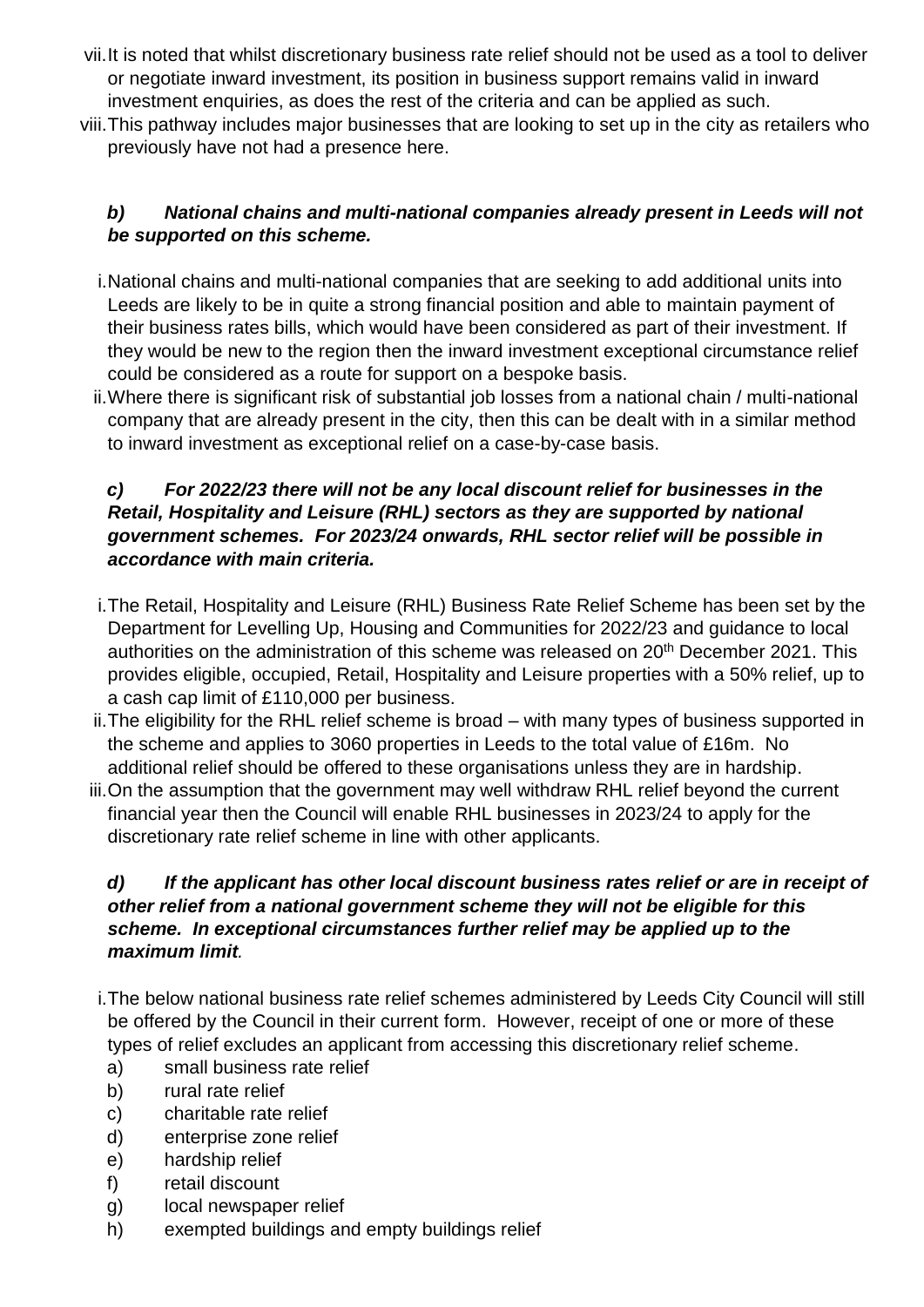i) transitional relief if your rates change by more than a certain amount at revaluation

- ii.In the previous scheme, it was common to layer up awards (e.g. shared workspace awarded at 80% and Civic enterprise top up of 20%) to achieve a maximum relief. Whilst this was not necessarily in the scheme criteria it was quite often in place to use a combination of reliefs to support businesses in need. To simplify this, it is proposed to have a single point of relief in this new scheme.
- iii.If any national business rate relief schemes emerge or are removed in the future, or if there are any national business grant schemes that have a significant impact on businesses potentially supported on this scheme, then appropriate changes to this scheme is delegated to the Director of City Development.

## *e) We will prioritise applications from businesses with a rateable value (RV) of between £15K and £51K – on the basis of young business not receiving small business rate relief (SBRR).*

- i.Supporting SMEs is desirable and a stated outcome in the Leeds Inclusive Growth Strategy and the Leeds Economic Recovery Framework. Those businesses with a RV under £15K are supported with small business rate relief, as per national government guidelines, with businesses up to RV £12K achieving 100% relief and relief gradually dissipating to 0% at RV £15K.
- ii.Those businesses with an RV just over the £15K threshold which are typically micro and small in size are not provided relief unless qualified under another scheme. There are 5145 non-domestic rates (NDR) properties that have an RV between £15K and £51K with an average RV of £27K. Many of these premises tend to be occupied by young businesses in their early years of trading and we are keen to support these businesses. Business survival is a key performance metric in the Leeds Best City Ambition, with one year, three year and five year survival rates currently at 88.3% ,56% and 40.8% respectively in Leeds. Providing support to young businesses in their early years of trading will help to improve survival rates and business growth at a critical point in the business growth cycle.
- iii. Where a business has multiple units, national government guidelines will prevail for SBRR and the upper limit of RV £51K will still apply for the total value of all units.
- iv.A focus on premises with a RV of up to £51K is in line with the Covid-19 Additional Relief Fund and Covid discretionary grant funds and hence will help to ensure consistency with previous assistance schemes.

## *f) We will focus our support on young business, social enterprises and businesses with a social / civic purpose. Charities are supported by a national relief scheme.*

- i.The previous sector-based categories in the older scheme (Healthcare, Creative & Digital, Professional & Business Services, Retail, Low Carbon Manufacturing ,Construction, Social Enterprise/Third Sector) were adopted by Executive Board in November 2011 as the key growth sectors of the then Economic Growth Strategy.
- ii.This sector-based approach for a period of three years is no longer appropriate and it is arguable the focus on these no longer relevant due to the success of previous economic growth – particularly in the Creative & Digital and Professional & Business services sectors which are thriving and need less support.
- iii.If a specific sector focus is needed because of economic circumstances, this will be delegated to the Director of City Development to make any minor alterations to the scheme.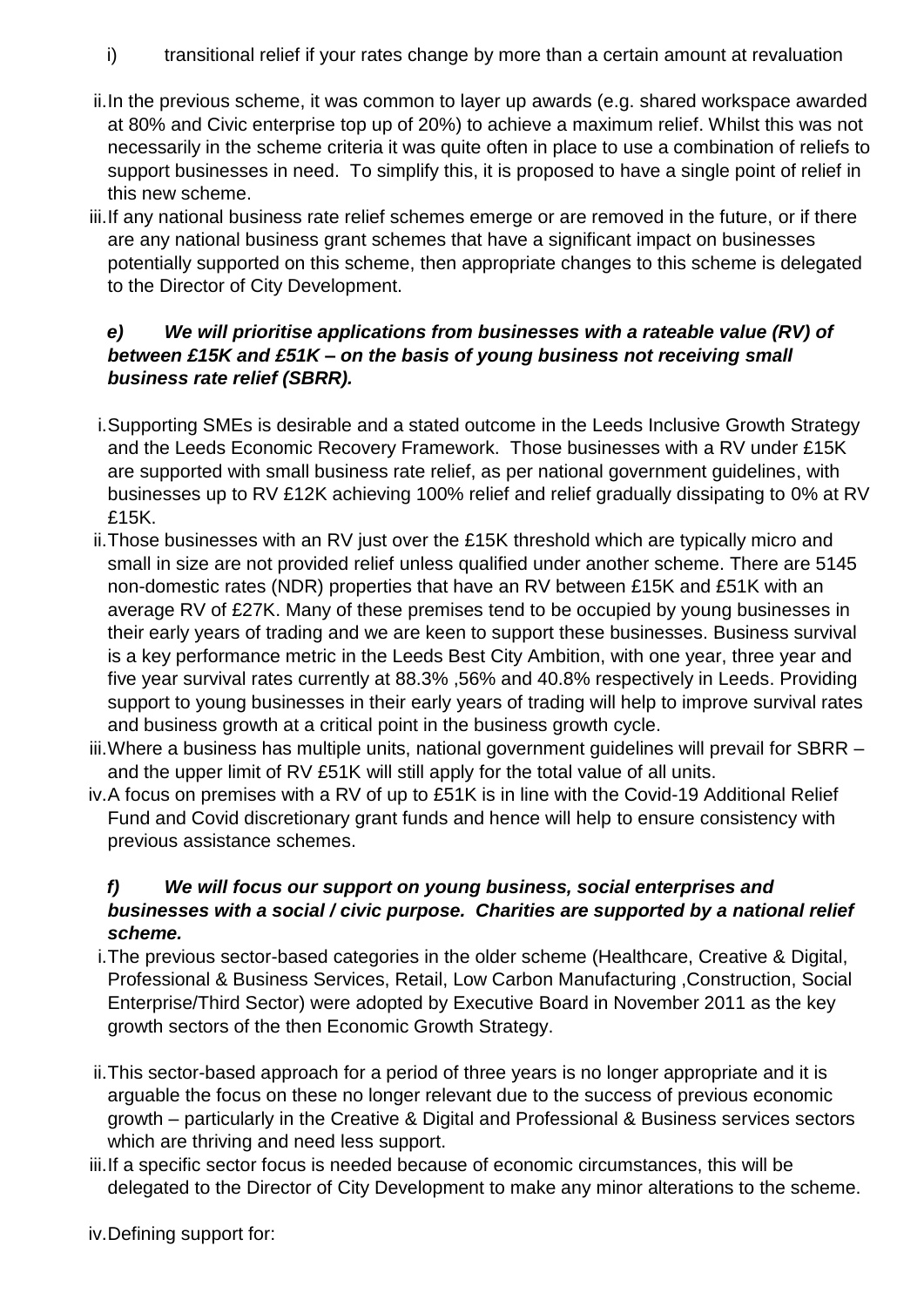**Social Enterprise / Third Sector –** For the purposes of policy, the following definition of Social Enterprise should be used. A social enterprise is a trading organisation which:

- $\circ$  is enterprising in its approach
- o has clear social objectives set out in a constitution
- o has a structure which ensures social ownership and accountability
- o does not distribute profit to private shareholders (unless as a Community Interest Company)

Social enterprises are businesses driven by social or environmental objectives whose surpluses are reinvested for that purpose in the business or in the community. Social Enterprises can range from small-scale community enterprises, such as cafes and shops, through to national companies operating in the open market.

Social enterprises are more likely than other businesses to be based in more disadvantaged areas, to reinvest their profits into those local areas and to employ those furthest from the labour market. They work to improve communities, people's life chances and the environment by combining business practices with social purpose by using innovative approaches to tackle social problems. Many social enterprises have particular knowledge of, sensitivity to, and expertise about the communities in which they work. As a result, they may be much better placed than competitors to engage with people from disadvantaged or excluded communities.

Leeds City Council should retain an element of local discretionary rate relief support for social enterprises delivering social or economic value, provided that they are in line with the Council's strategic objectives.

 **Young Businesses –** Taken here to be businesses within the first three years of trading, these are in particular need of financial support during the early years as there is a tendency for reduced cash flow. To qualify they must be independent (not a subsidiary or local branch of an existing business – as per 'linked enterprise' EU definition), be able to demonstrate viability over the next financial year and demonstrate the potential to create new jobs.

 **Businesses with a social / civic purpose** – We will focus our support on businesses that have a large share of their work that is geared towards a social or civic purpose. This means that their products or services are aimed at helping people or society or engaged in delivering a common purpose with civic objectives in mind. This can be from many fields, such as health and wellbeing, finance, manufacturing, digital and creative.

## *g) Applicants will need to demonstrate that a significant amount of their work is related to creating benefits for society and civic matters.*

- i.Leeds City Council's Best City Ambition, which is framed around the ambitions of the three strategic pillars (Inclusive Growth, Health and Wellbeing and Zero Carbon) is a desirable approach that is hoped businesses we support will align with. Successful applicants will need to demonstrate a serious interest in civic matters and describe how they benefit general society within their application.
- ii.In order to demonstrate this, applicants will need to provide case studies supported by factual narrative about what they have attempted to achieve for consideration in appraisal. Whilst there is no general percentage of work requirement or measure of success for this – it should be clear from their application that the business is creating benefits for society.

## *h) Applicants must demonstrate that they are moving towards a position of financial sustainability for the years following application.*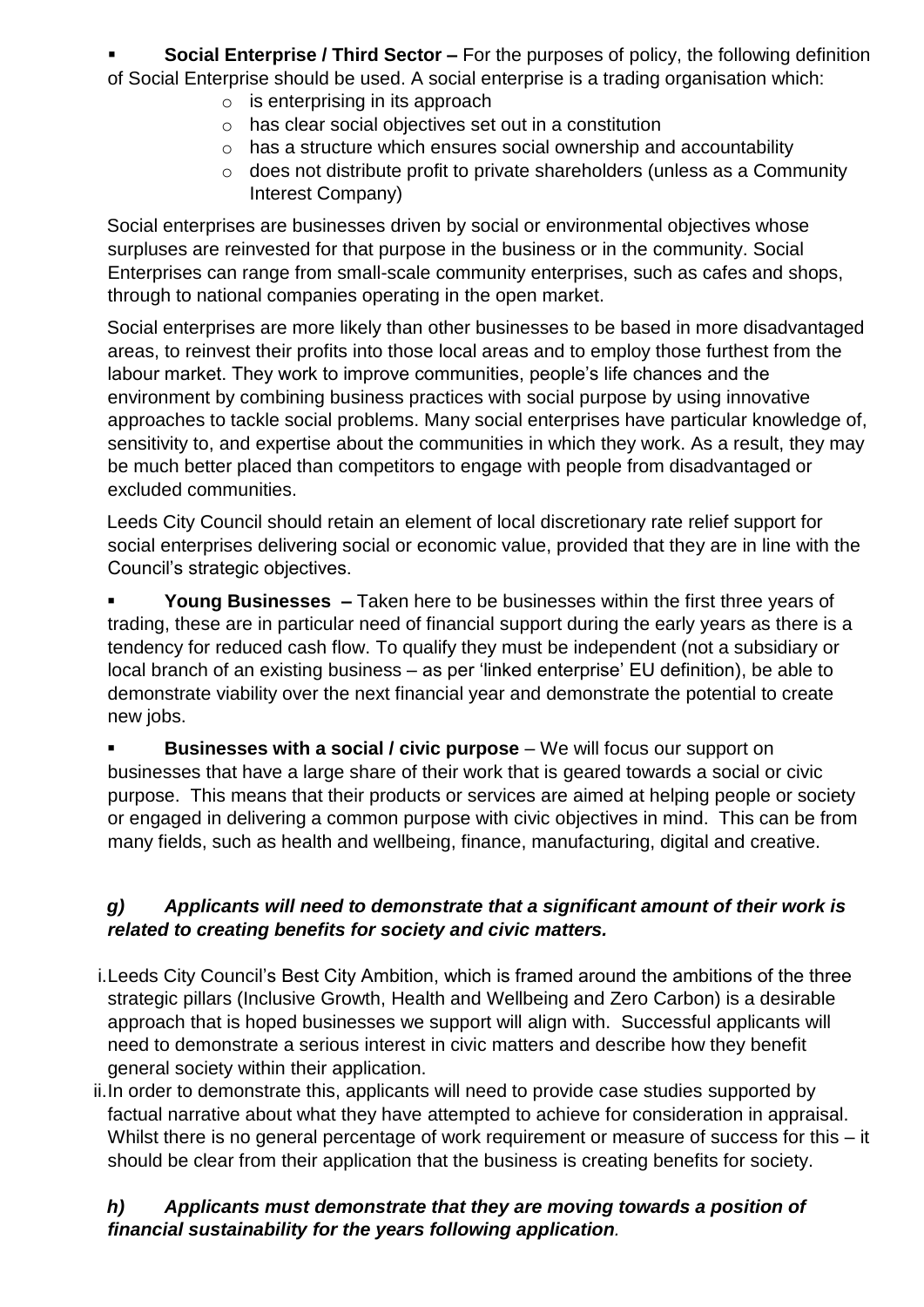- i.Applicants are required to upload management account and forecasts that demonstrate that they are moving towards sustainability without business rate support - and be viable as a business without the ongoing need for relief.
- ii.Commercial businesses need to demonstrate they will achieve long term financial selfsustainability
- iii.We have seen in recent years that some businesses have costed business rate relief into their forecasted management accounts as part of their fiscal planning and this is something that we should discourage.
- iv.The Council's Economic Development team has extensive experience of managing business grant programmes in Leeds/the wider City Region and assessing requests made to the Council for financial assistance.

## *CONDITIONS*

- 15 This section of the report outlines the scope and conditions of the proposed scheme, including the value, level of support provided to successful applicants and requirements that they must adhere to if successful A summary list of the new scheme conditions is provided before the explanatory descriptions further below:
	- a) Scheme value remains at £1.75m of local discounts £875K at cost to the Council at 50% retention of rates.
	- b) Successful applicants will receive a maximum relief of 50% off their annual bill up to the maximum relief capped at £15K per annum.
	- c) Support will be for up to three years with officer's using discretion to determine the length of relief on a case by case basis. Monitoring will be put in place to ensure that relief is reviewed on an annual basis.
	- d) Successful applicants must pledge to participate in / deliver a bespoke set of Corporate Social Responsibility components aligned with the Council's ambitions and three pillars (as mentioned above) – similar to the Local Enterprise Partnership's (LEP) toolbox for bespoke measures
	- e) Successful applicants must agree to providing management and audit information when required to do so by LCC officers.
	- f) Successful applicants will be required to quantify and sign a subsidy control declaration

#### *i) The Scheme budget remains capped at £1.75m with 50% met by central government through the Rates system.*

i.In the 2018/19 financial year £588K of local discount relief was provided to 39 businesses. This reduced to £450K for 34 businesses in 2019/20. In 2020/21 a total of £422K was provided to 11 businesses – although it should be noted that two businesses accounted for £300K of this allocation. In 2021/22 the cost of relief was £332K covering support for five businesses with a further 14 businesses offered relief of a total of £228K. These figures include cumulative costs where the costs of individual applications have rolled over into the following financial years. The proposed budget capped at £1.75m is therefore felt to be sufficient to meet existing demands. To put this into context in the 2022/23 financial year £374m in Business Rates is currently being collected, so the proposed budget is less than 0.5% of Rates collected in Leeds. See Appendix 3 for breakdown of Discretionary Rate Relief since 2013/14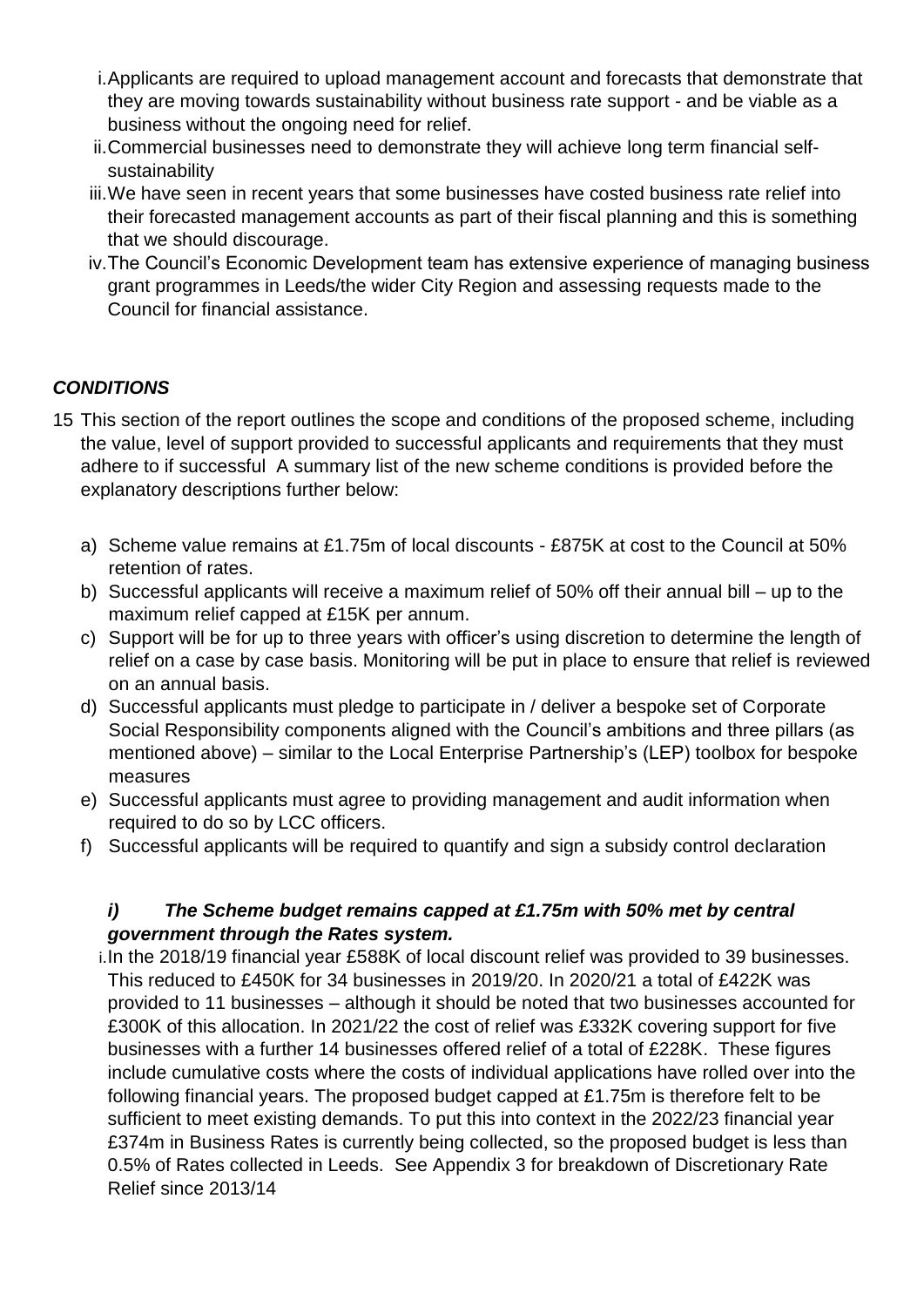#### *j) Successful applicants will receive a maximum relief of 50% off their annual bill – up to the maximum relief capped at £15K*

As a typical large industrial building has a rates bill of £50k per annum, the proposed budget of £1.75m would not support many applicants. It is therefore proposed that relief is limited to 50% of Rates payable up to a maximum relief of £15K per annum per business. This maximum relief may be extended under exceptional circumstances. The average relief payment awarded recent years has been £5.3K for civic enterprise relief; £4.9K for social enterprise; £15.8K for employment support; £6.4K for shared workspace and £14.9 for young business relief. This demonstrates that a cap of £15K per annum is in line with previous reliefs awarded and will enable the Council to support more businesses within the proposed £1.75m budget. The £15K maximum limit on relief will be reviewed on an annual basis with the ability to make any minor changes to this limit delegated to the Director of City Development. If there is significant underspend on the scheme in any annual period, then additional payments may be made to successful applicants under the delegated authority of the Director of City Development.

i.

#### *k) Support will be for up to three years. Decisions on length of support will be at the discretion of Officers in the Economic Development Service.*

- i.The previous schemes provided support between one and three years depending on the scheme focus. This approach was difficult to administer and also raised the expectations of ongoing support for businesses. It is proposed that the time period for relief will be decided by Officers on a case-by-case basis. Long term support beyond three years is not a position which the Council would support other than in exceptional circumstances. As part of the application process there will be an expectation that discretionary rate relief is short term to help businesses to move towards sustainability and to support growth at a critical point in the growth cycle. Given the proposed annual budget is capped at £1.75m it is not proposed that discretionary rate relief will be used to subsidise businesses on a long-term basis and that the intention over the next three years is to help a larger volume of businesses than the previous rate relief schemes.
	- **l)** *Successful applicants must pledge to participate in / deliver a bespoke set of Corporate Social Responsibility components aligned with the Council's ambitions and three strategic pillars* **– similar to Local Enterprise Partnership's (LEP) toolbox for bespoke measures.**
- i.To ensure good use and return on resource this scheme proposes that successful applicants be required to sign up to one pledge that is proportionate to the relief provided. They will be asked to sign up to one pledge on corporate social responsibility and civic purpose. Many local authorities have this as part of all their grants and funding schemes, as do the LEP.

#### *m) Successful applicants must agree to providing management and audit information when required by LCC officers.*

- i.Applicants will be required to provide up to date financial information (such as their management accounts) This information will help us to monitor, evaluate and improve the scheme over the longer term.
- ii.It is proposed that wherever possible this consists of information in the public domain for limited companies but given the focus of the scheme on young businesses and social enterprises up-to-date management information will be required as part of the appraisal process.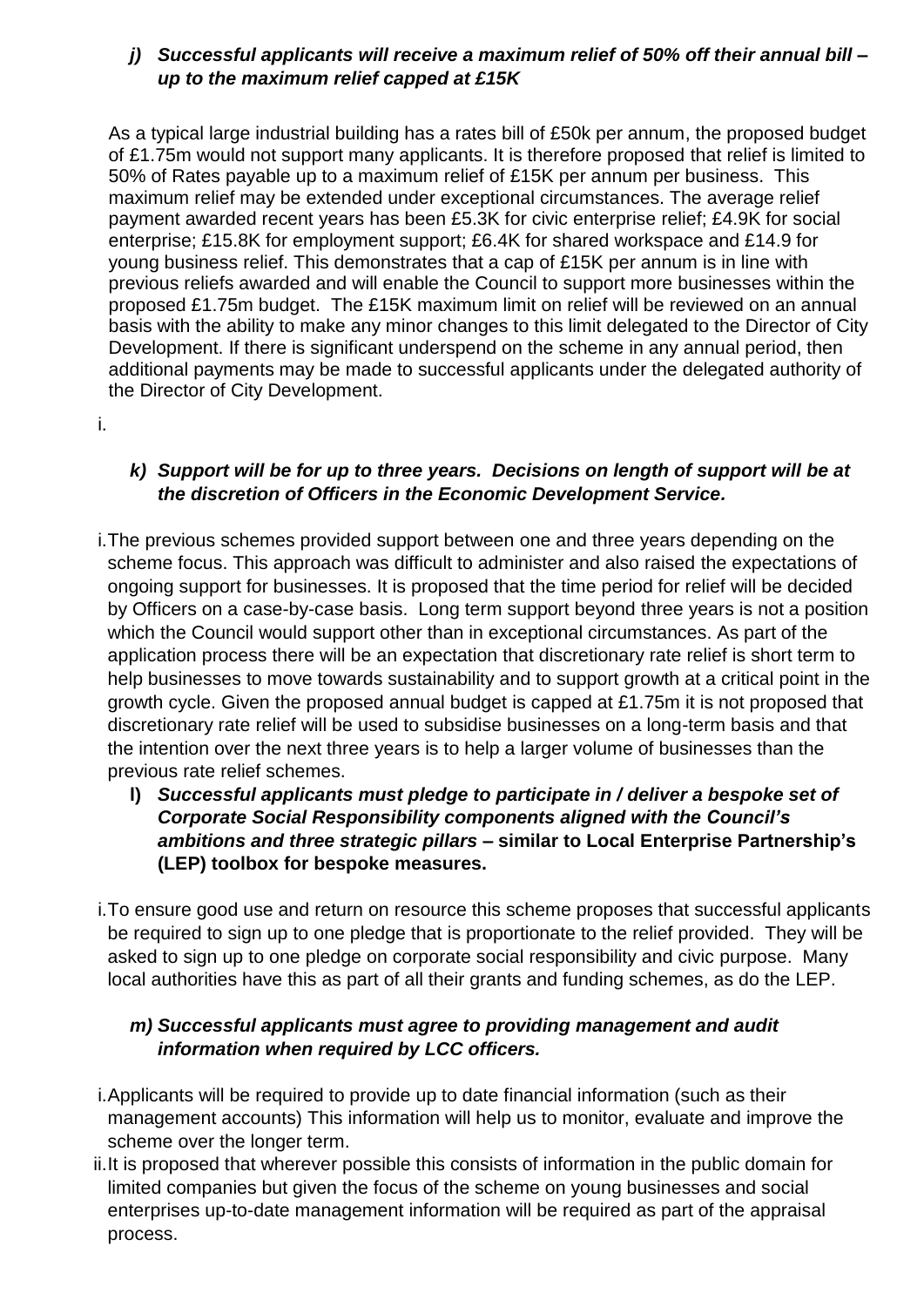#### *n) Successful applicants will be required to quantify and sign a subsidy control declaration*

- i.There is a statuary obligation for awarding subsidy to businesses in line with the Subsidy Control Bill (June 2021) – these are explained in the legal section below at para 24. Relief will be provided in accordance with the new Subsidy Control Bill framework.
- ii.No monies can be paid until this has been successfully completed and returned by the successful applicant and they meet the Subsidy Control Bill framework.

#### **o) If economic circumstances mean that in any year a particular sector needs more support, then this is delegated to the Director of City Development.**

i.In recent years Leeds has suffered from the Covid -19 pandemic and the Storm Eva Floods. A fast response was required to rapidly changing economic circumstances, rates relief forms an important tool to help businesses and the Council may be in a position in the future where a rapid response is required to the next economic crisis. It is therefore proposed that any need to refocus the Rate Relief Scheme to respond to changing economic circumstances is delegated to the Director of City Development.

## **What impact will this proposal have?**

| Wards affected: ALL               |       |                |
|-----------------------------------|-------|----------------|
| Have ward members been consulted? | コ Yes | $\boxtimes$ No |

- 16 The proposed new Discretionary Business Rate Relief Scheme will provide businesses with fiscal support which will allow them to afford their business rates bill and also focus other resource into business matters such as innovation, research and development and ancillary services.
- 17 The provision of relief has the ultimate outcome of retain and provide more jobs and better jobs. Businesses will be required to provide information relevant to this in their application and audit.
- 18 This proposal supports the ambitions set out in the Leeds Inclusive Growth Strategy. The proposed relief of business rates contributes to Big Idea 5: Supporting Places and Communities to Respond to Economic Change; Big Idea 10: Backing Innovators and Entrepreneurs in Business; and Social Enterprise and Big Idea 12: Maximising the Economic Benefits of Culture.
- 19 The proposal also supports objectives set out in the Best City Ambition where our focus is to support our businesses and social enterprises to be innovative, creative, ambitious and connected to the local community they are in, with access to the skills they need to boost productivity and succeed.
- 20 Aligning to the Leeds Economic Recovery Framework, this scheme will aid us in responding and building resilience within the SME community. We value the need for entrepreneurs and innovators to generate programmes leading to a stronger eco-system and creating more businesses and jobs and by safeguarding these we show visible support for this.
- 21 An equality, diversity and cohesion impact screening has been completed (Appendix 4). It concluded that this proposal supports new and early stage businesses and social enterprises to survive and grow. As such, it was deemed to be positive in improving equality and diversity within the city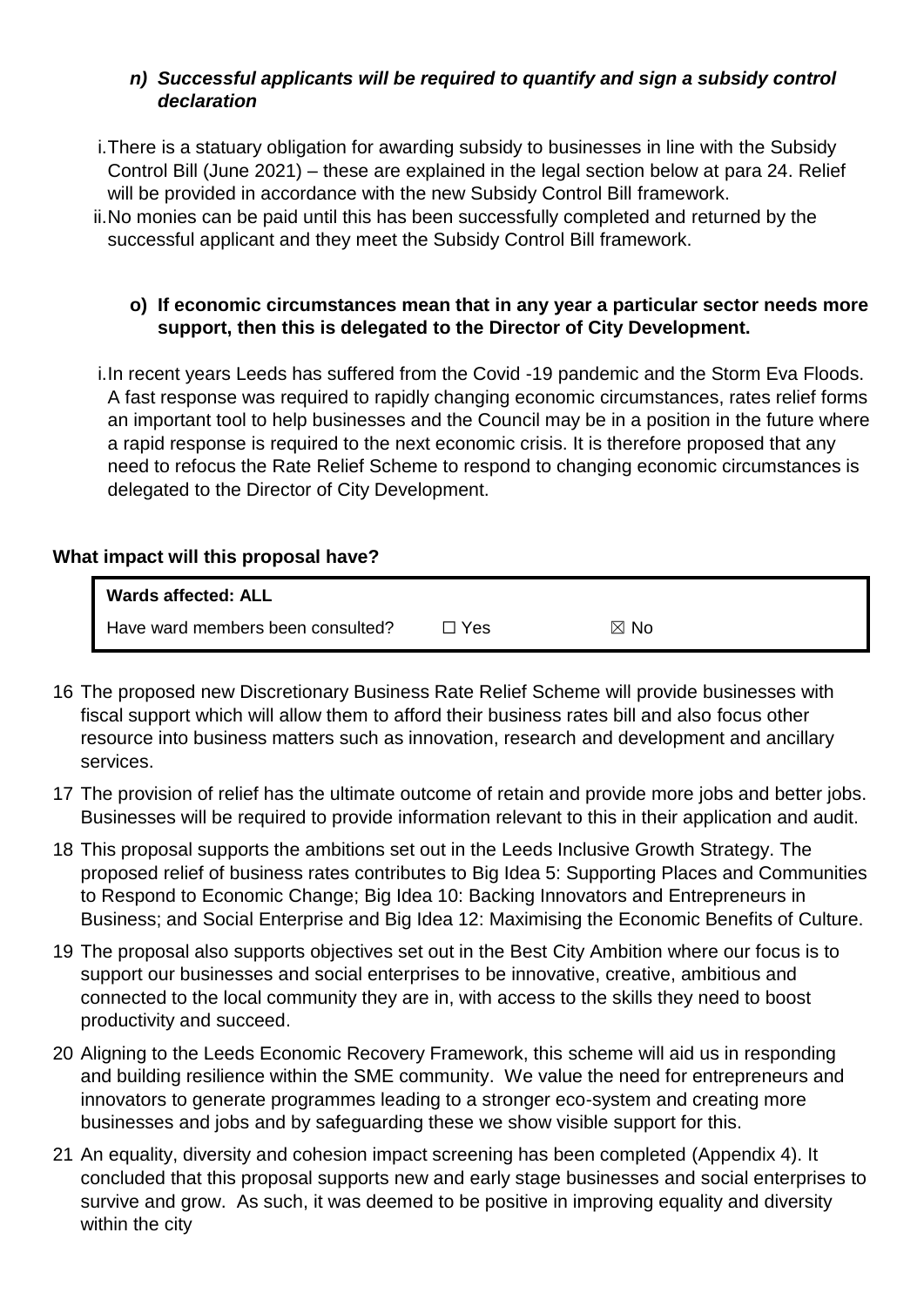#### **What consultation and engagement has taken place?**

- 22 Internal consultation has been undertaken with the Economic Development Team, Business Support Team and finance colleagues responsible for business rates. This informed the development of this proposed approach.
- 23 The views of the Executive Member for Economy, Culture and Education has been sought, and he is supportive of this proposal. The views of the Executive Member for Resource have also been sought.
- 24 The view of the West & North Yorkshire Chamber of Commerce and the view of the Federation of Small Businesses has been sought.

## **What are the resource implications?**

- 25 The cost of this scheme to Leeds City Council is £875K per annum. Resource for this scheme is allocated from the Resources Directorate as part of the Business Rates budget. This represents less than 0.50% of the net rates payable across 2022/23.
- 26 Staff resources to administer the proposed scheme will be drawn as necessary from the Economic Development Service.

## **What are the legal implications?**

- 27 Section 69 of The Localism Act 2011 introduced the provision for local authorities to allow relief, or a discount, from business rates from 1st April 2012 to any organisation it deemed appropriate, provided that it was in the interests of local council taxpayers to do so. Prior to this Act the provision extended only to not-for-profit organisations.
- 28 From 1st April 2013 business rates are subject to the Rates Retention Scheme, which allows local authorities to retain part of any growth in their business rates yield (or requires them to make up part of the shortfall if there is a reduction). As a result of this scheme the funding of any increase in the level of reliefs awarded, whether mandatory or discretionary, will effectively be funded 50/50 by the local authority and central Government.
- 29 Although the relief is discretionary there is a statutory obligation to ensure that decisions are made in a consistent manner. Failure to do so could result in a legal challenge ultimately by way of judicial review. The new guidelines are intended to provide this consistency.
- 30 Any relief provided by local authorities under this scheme will need to comply with the UK's domestic and international subsidy control obligations (see the BEIS guidance for public authorities which explains the subsidies chapter of the UK-EU Trade and Cooperation Agreement (TCA), World Trade Organisation rules on subsidies, and other international subsidy control commitments). To the extent that a local authority is seeking to provide relief that falls within the Small Amounts of Financial Assistance Allowance, Article 364 of the TCA allows an economic actor (e.g. a holding company and its subsidiaries) to receive up to 325,000 Special Drawing Rights (£343,000 as at 9th December 2021) in a three-year period (consisting of the 2022/23 year and the two previous financial years). Expanded Retail Discount granted in either 2020/21 or 2021/22 does not count towards the £343,000 allowance but BEIS business grants (throughout the three years) and any other subsidies claimed under the Small Amounts of Financial Assistance limit should be counted.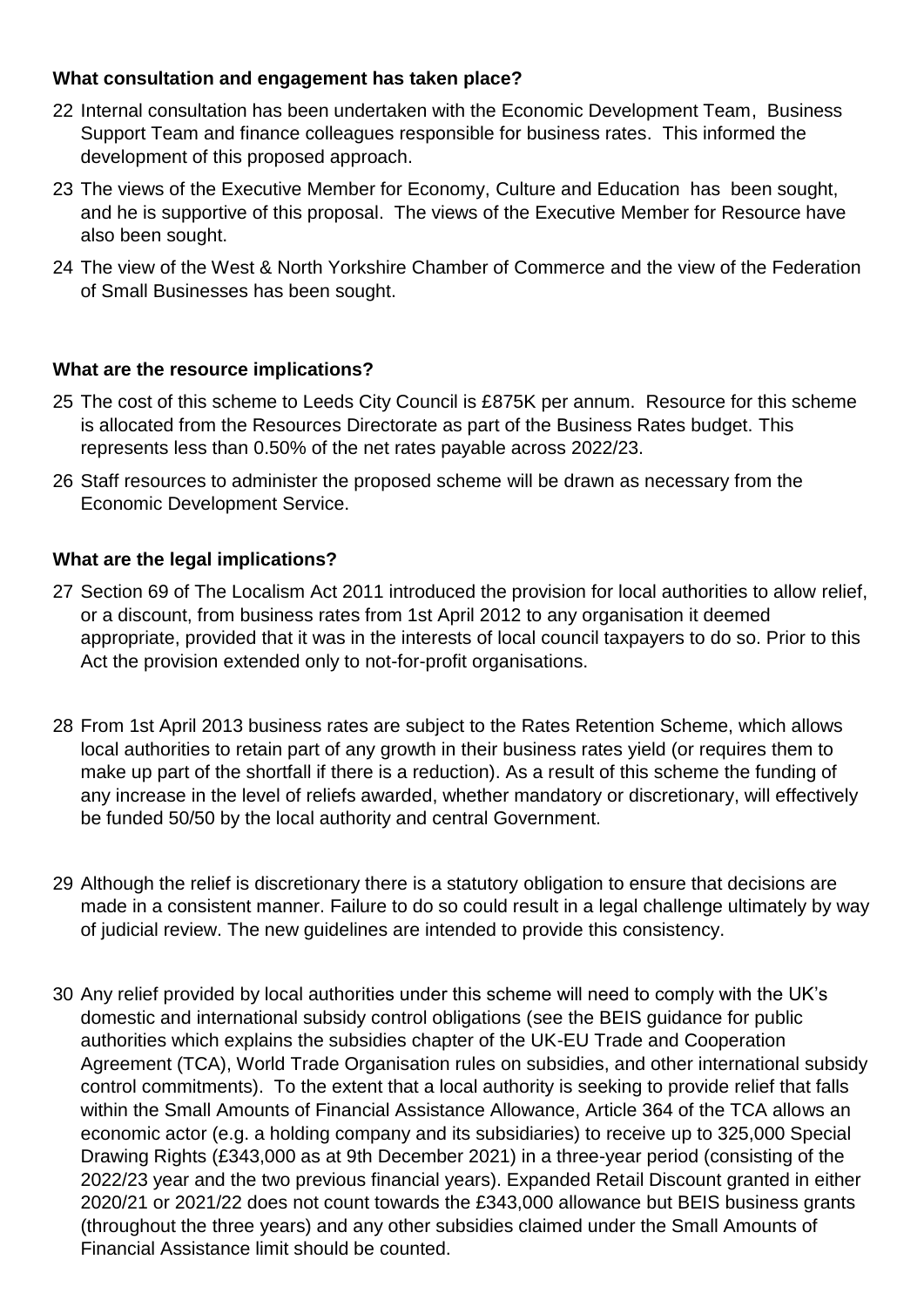- 31 The Subsidy Control Bill was introduced to Parliament on 30th June 2021, effectively replacing the traditional State Aid rules now that the UK is no longer within the EU. It sets out the Government's legislative proposal for a new UK subsidy control regime.
- 32 The Bill provides a legal framework for public authorities to award subsidies in line with subsidy control principles. There is a statutory duty for public authorities to consider these principles and only award a subsidy if the subsidy is consistent with these principles. Historically, the award of 100% business rates relief was considered likely to amount to State Aid and this is still the case for the Subsidy Control.
- 33 This allowance is cumulated with any subsidy from any source of public funding. Therefore, utilising this allowance may preclude a business accessing further support under this threshold over the next three years if they reach the limit. Small Amounts of Financial Assistance Allowance businesses will need to consider all subsidies previously granted as De Minimis aid or as Small Amounts of Financial Assistance from any subsidy-awarding body during the current and two previous fiscal years.
- 34 Ensuring the successful applicants declare and sign a subsidy control declaration before payment is processed, we are adhering to the necessary obligation of the Subsidy Control Bill.

#### **What are the key risks and how are they being managed?**

- 35 The proposals would allow the Council to exercise their discretion to award discretionary rate relief under the Localism Act 2011 within limited, clearly defined framework, thereby limiting the potential cost of any overspend.
- 36 The main risk in these proposals is that demand exceeds the costs budgeted above. This can be mitigated by ensuring the balanced quarterly spend of the relief is managed effectively.
- 37 Reputational risk Businesses in hardship and genuine need for support of discretionary business rates relief often contact the Council and have been informed the current scheme is on hold since April 2020. The re-opening of a discretionary scheme gives visibility to our compassion and provides an opportunity to visibly support our local businesses.

#### **Does this proposal support the council's three Key Pillars?**

 $\boxtimes$  Inclusive Growth  $\boxtimes$  Health and Wellbeing  $\boxtimes$  Climate Emergency

- 38 This proposal supports the ambitions set out in the Leeds Inclusive Growth Strategy. The proposed relief of business rates contributes to Big Idea 5: Supporting Places and Communities to Respond to Economic Change; Big Idea 10: Backing Innovators and Entrepreneurs in Business; and Social Enterprise and Big Idea 12: Maximising the Economic Benefits of Culture.
- 39 The proposal also supports objectives set out in the Best City Ambition where our focus is to support our businesses and social enterprises to be innovative, creative, ambitious and